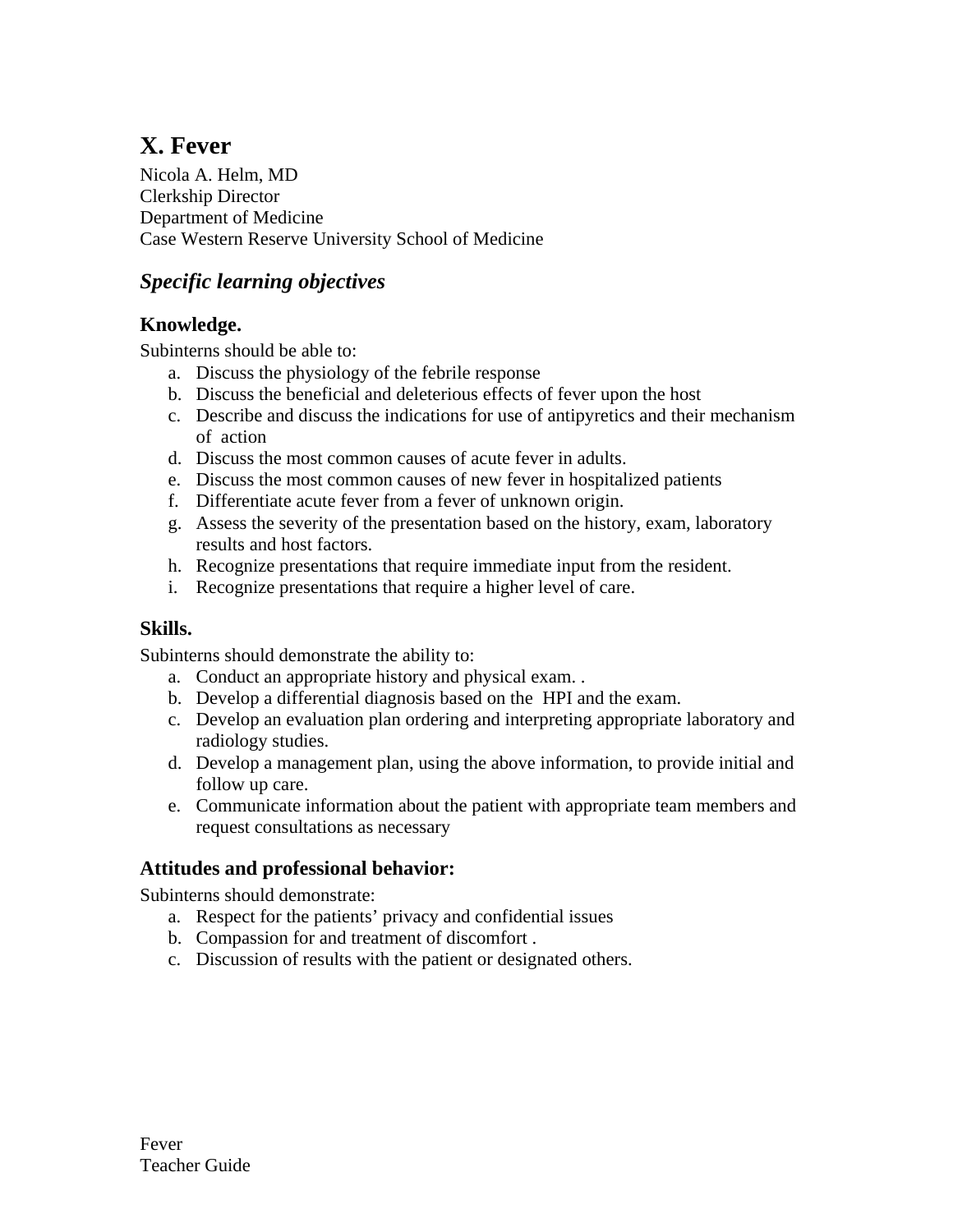### *Case: Fever in a Hospitalized Patient*

 **You are on call on the medical ward. You are just getting to sleep when the nurse calls you to come see Mrs. S who has a fever of 39.** 

**1) Question: What additional information do you want from the nurse now?** *Information regarding her stability including vital signs, prior fevers and admitting diagnosis. Associated symptoms to help you localize the problem. Rigors Cough Pain Nausea, vomiting or diarrhea* 

**You now know that she is a 66 year old woman with diabetes. She was admitted five days ago with LLE cellulitis and has been on IV cefazolin. The fever is new. Her heart rate is 100 and BP 140/77. She was having chills.** 

**2) What telephone orders would you give to the nurse?**  *CBC with differential, blood cultures, UA.* 

### **3) Would you give her antipyretics? Why?**

*Yes, Tylenol to lower her temperature and improve patient comfort.. She is an elderly woman with probable CAD and tachycardia* 

#### **4) What infectious causes of fever will you be thinking about?**

*Differential diagnosis for infectious causes of an acute fever in a hospitalized patient includes: Urinary tract infection, Bacteremia due to a UTI or infected IV catheter: Local cellulitis due to the IV catheter Nosocomial pneumonia Clostridium difficile infection Wound infections* 

**5) What are the most likely non-infectious causes ?**  *Non-infectious causes include drug fever, PE and deep vein thromboses.* 

#### **6) What questions will you want to ask at the bedside?**

*Does she have dysuria? Is there pain at the IV site? Does she have chest pain with or without pleurisy? Cough? SOB? Does she have different or worse pain in her LE? Does she have generalized itching or a rash? Has she had diarrhea?* 

Fever Teacher Guide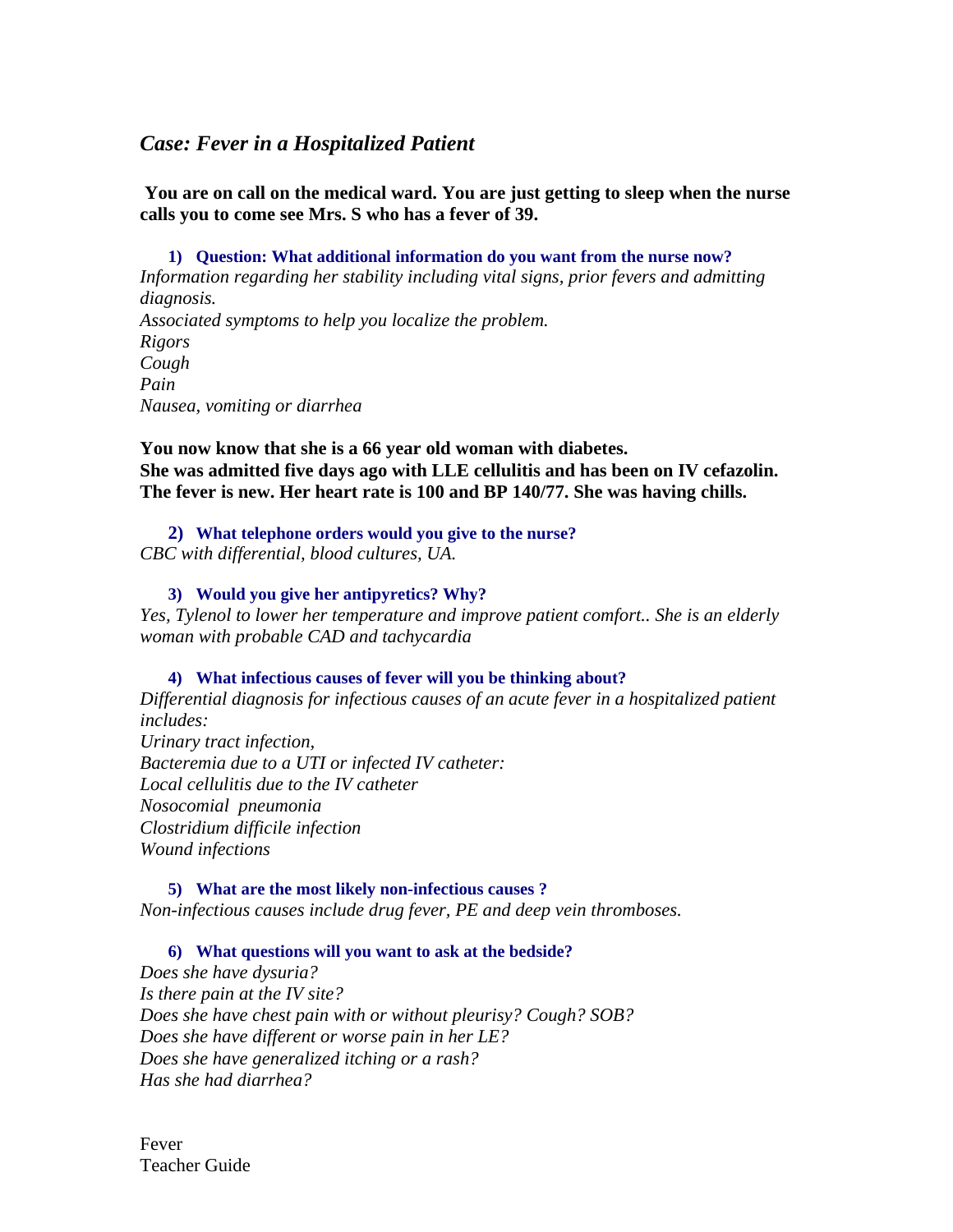**She does not feel like talking, but reports nourinary symptoms. She has no chest pain and is not coughing "more than usual". She is a little SOB. She denies having a rash. She has had some diarrhea. She tells you to look at her IV if you think there may be a problem.** 

**7) What parts of the physical exam will you focus on ?**  *Her general appearance, level of distress. Repeat vital signs Skin, lung, heart and LE exam IV sites, surgical incisions, presence of urinary catheter*